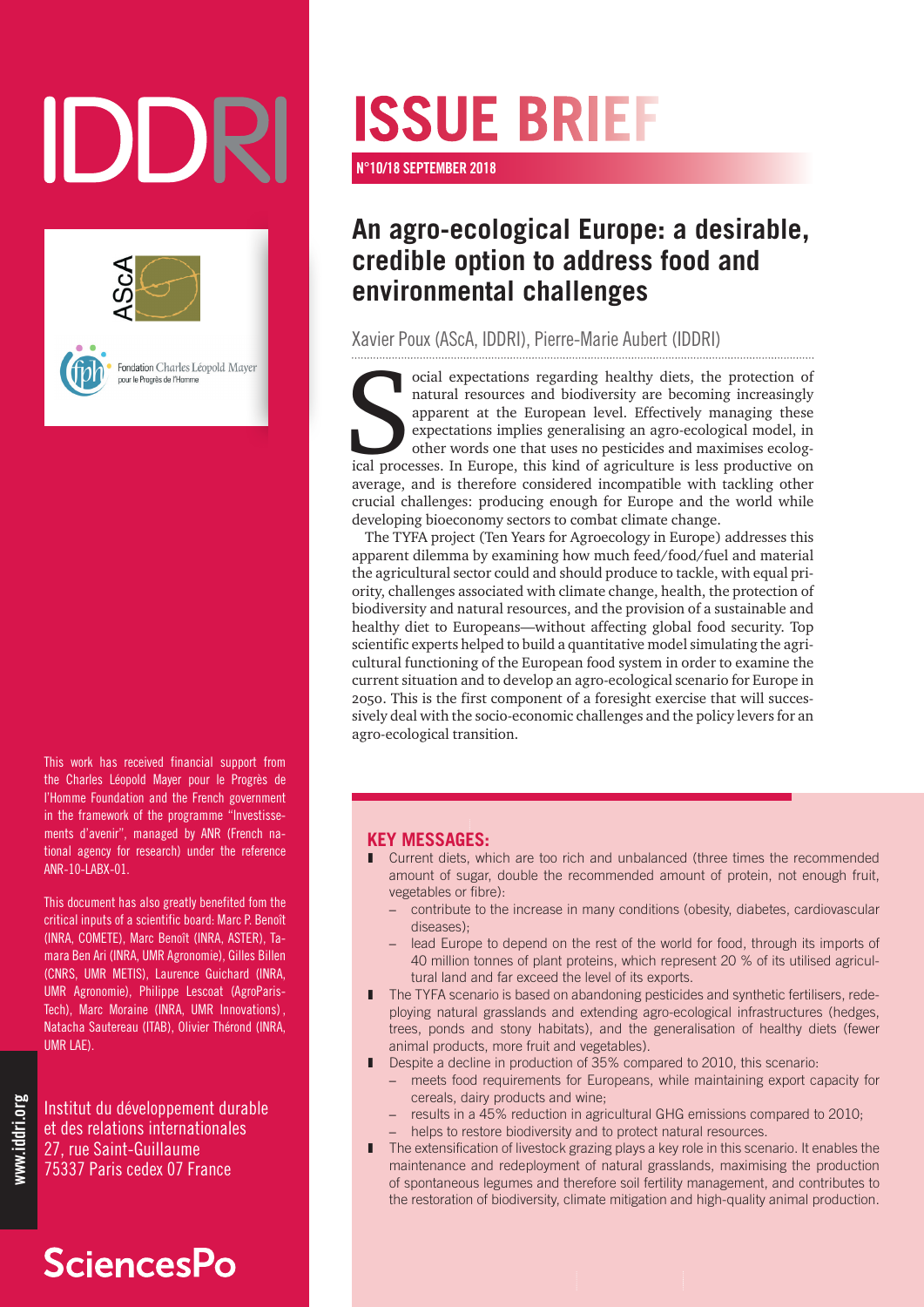#### **THE CURRENT EUROPEAN FOOD SYSTEM IS NOT SUSTAINABLE**

The European food system is often perceived as being highly productive. To its credit, we can consider the volumes produced, the structure of an agri-food industry capable of not only feeding more than 500 million Europeans, but also of contributing positively to the balance of trade, providing 4.2 million jobs in Europe. In addition, for the last 20 years, the efficiency of European agriculture has been improving in terms of greenhouse gases (-20% since 1990), due in particular to the concentration of livestock farming and to higher nitrogen use efficiency.

However, for several decades, these successes have produced more and more serious social and environmental impacts. In terms of health, diet-related diseases are growing at an alarming rate (diabetes, obesity, cardiovascular disease). Although we produce a lot in Europe, we also eat too much and our diets are unbalanced in relation to the nutritional recommendations of the European Food Safety Authority (EFSA) and the World Health Organization (WHO).<sup>1</sup> This is particularly true for animal products (+60% animal proteins in relation to recommendations), which are themselves fed by a growing share of the crop production available in Europe—58% and 67% of, respectively, available cereals and oilseed/protein crops are used to feed livestock—the majority of the later being mostly imported from Latin America in the form of soybean meal.

The high productivity of land in Europe is also the result of the widespread use of chemical inputs – pesticides and synthetic fertilisers. The former are responsible for an increase in the prevalence of numerous diseases among farmers,<sup>2</sup> and there are strong concerns about their impact on our food, including drinking water. European agriculture is also threatening biodiversity, the loss of which is causing alarm. In the space of one generation, 20% of common birds have disappeared,<sup>3</sup> and some regions are lamenting the loss of three quarters of all flying insects.<sup>4</sup> This picture should also include the destruction of tropical forests, which we indirectly "import" through the soybean produced in South America. Natural resources are unquestionably changing.

These dynamics are the result of specialisation, concentration and intensification processes in farms. Farmers are engaged in competition to expand and to over-equip their farms, in an approach in which every agricultural advance consumes more and more energy and imported nutrients, and in a continuous race between pesticides and pests. Maintaining agricultural potential has a high financial and environmental cost and, more worryingly, seems to have no end.

Faced with these challenges, the dominant response is sustainable intensification, which seeks to "do more with less", by using inputs and resources more efficiently. However, it is based on partial technical solutions, meaning that farm expansion, concentration and specialisation dynamics continue, and are a major cause of biodiversity loss and agricultural landscape degradation. This response also leaves other questions unanswered: will "using fewer" inputs be enough for biodiversity and natural resources? And for the quality of our food?

#### **AN AMBITIOUS AND SYSTEMIC APPROACH TO AN AGRO-ECOLOGICAL AGRICULTURE**

In TYFA, agroecology is approached as an innovation pathway in agricultural systems aimed at maximising the use of ecological processes in the functioning of agro-ecosystems, with a view to achieving sustainable food. On this basis, we propose hypotheses concerning every dimension of the agricultural and food system: fertility management, plant production, land use, animal production, non-food uses, and European diets. These hypotheses must be understood in the light of the balance sought when addressing issues relating to health, food security, the protection of natural resources and biodiversity, and climate mitigation.

In agricultural terms, these hypotheses translate into the need to promote optimum use of local resources leading to a detailed management of nutrient flows at the territorial level—and a precautionary principle to stop the use of pesticides. The goal is to return to agroecosystems that make maximum use of soil life and legume symbiotic nitrogen fixation capacities (which are inhibited by mineral nitrogen fertiliser inputs). Fertility transfers between areas that provides nitrogen through leguminous crops, and areas that exports it (non-legume crops) occur through livestock manure. Unfertilised natural grasslands and the animals that enhance them play a key role in this nitrogen supply. Finally, agroecology as envisaged in TYFA is based on the significant development of agro-ecological infrastructures —hedges, trees, ponds, stony habitats favourable to insects—, to cover 10% of cultivated land, in addition to the extensive grasslands that are the main component of these infrastructures.

The shift to low-input agriculture with a high proportion of permanent extensive grasslands and other agroecological infrastructures thus makes it possible to directly address the restoration of biodiversity, the quality of natural resources and a reduction in greenhouse gas emissions.

However, this multifunctional ecological performance of agroecology is only possible because it is accompanied by a decline in production relative to the current situation. Indeed, the yield assumptions used in TYFA (based on organic agriculture references for

<sup>1.</sup> EFSA (2017b). EFSA Comprehensive European Food Consumption Database. European Food Safety Authority – [https://www.efsa.](https://www.efsa.europa.eu/en/food-consumption/comprehensive-database) [europa.eu/en/food-consumption/comprehensive-database](https://www.efsa.europa.eu/en/food-consumption/comprehensive-database).

<sup>2.</sup> Inserm (2013). *Pesticides – Effets sur la santé – Synthèse et recommandations*. Paris, Expertise collective, 146 p.

<sup>3.</sup> Inger, R. *et al.* (2015). Common European birds are declining rapidly while less abundant species' numbers are rising. *Ecology letters*, 18 (1), 28-36.

<sup>4.</sup> Hallmann, C.A. *et al.* (2017). More than 75 percent decline over 27 years in total flying insect biomass in protected areas. *PLOS ONE*, 12 (10).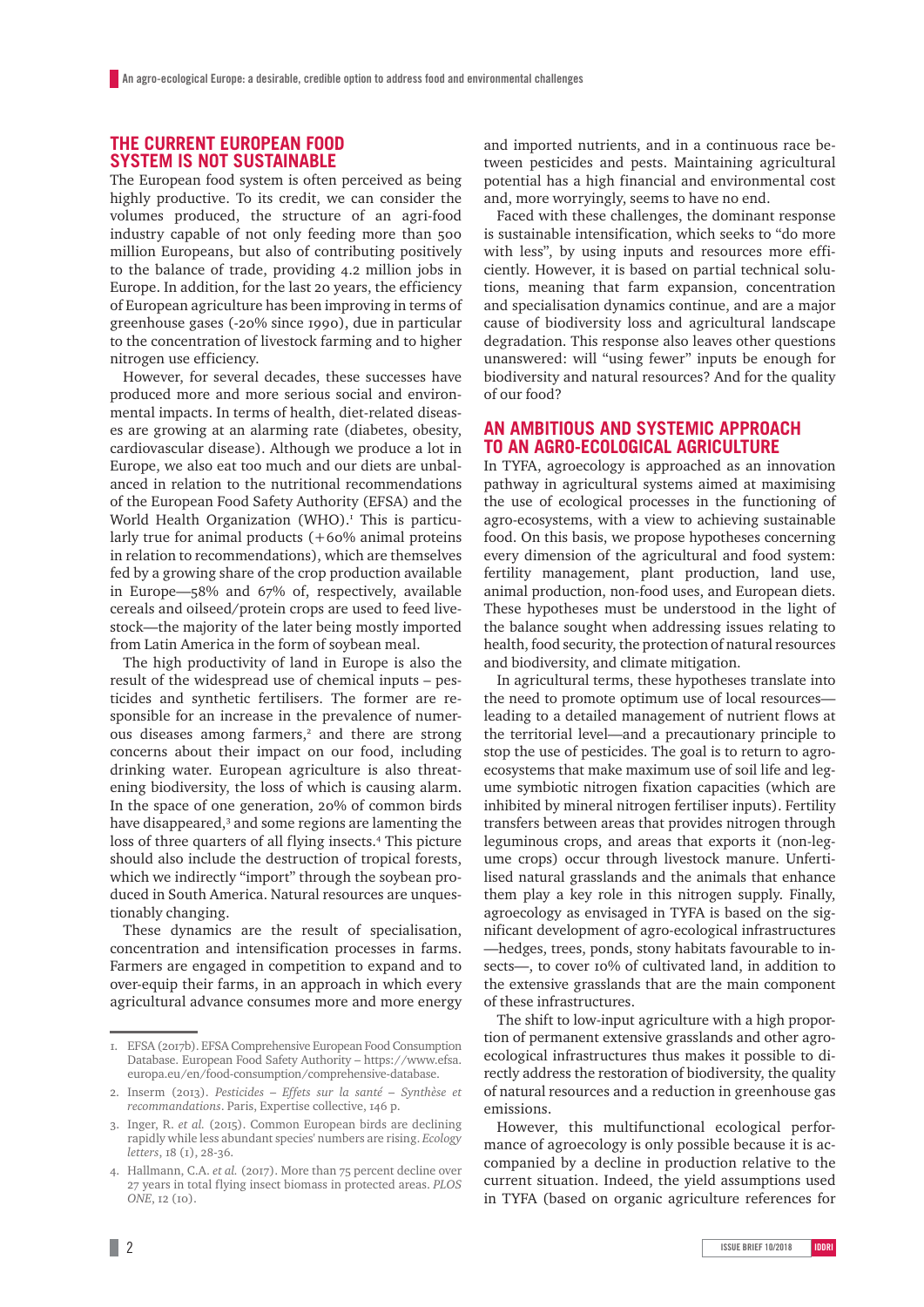Europe<sup>5</sup> ) are 10 to 50% lower than current average yields depending on the crops, although future innovations should be considered in this field, which would help to adapt to the impacts of climate change, for example.

#### **AN AGRO-ECOLOGICAL EUROPE CAN MEET BALANCED FOOD REQUIREMENTS FOR 530 MILLION EUROPEANS BY 2050**

Can we therefore envisage the decline in production that would result from the generalisation of yields observed today in organic farming and still meet the needs of a population expected to reach almost 530 million people by 2050?

The answer is yes, and this is one of the key findings of the modelling and quantification process undertaken in TYFA. Based on a healthy diet, according to current

5. Ponisio, L.C. *et al.* (2015). Diversification practices reduce organic to conventional yield gap. *Proc. R. Soc. B*, 282 (1799).

nutritional recommendations (EFSA, WHO and PNNS), while retaining important cultural attributes such as the consumption of animal products and wine, the decline in production modelled in the scenario (-30% for plant products and -40% for animal products) is sufficient to feed Europeans, even when a high proportion of land is given over to agro-ecological infrastructures that do not directly produce, but contribute to the proper functioning of agro-ecosystems.

In particular, this diet contains fewer animal products (but those consumed are of better quality) and less sugar; on the other hand, it is higher in fibre and contains more—seasonal—fruit and vegetables. Overall, it is more nutritionally balanced and has absolute environmental quality if we consider the replacement of pesticides by beneficial organisms. It unquestionably marks a shift away from what we eat today, but this transformation is not necessarily on a vastly different scale from the changes occurring in this field between the post-war period and today.







Figure 2. Changes in diets under the TYFA scenario with respect to 2010 diets